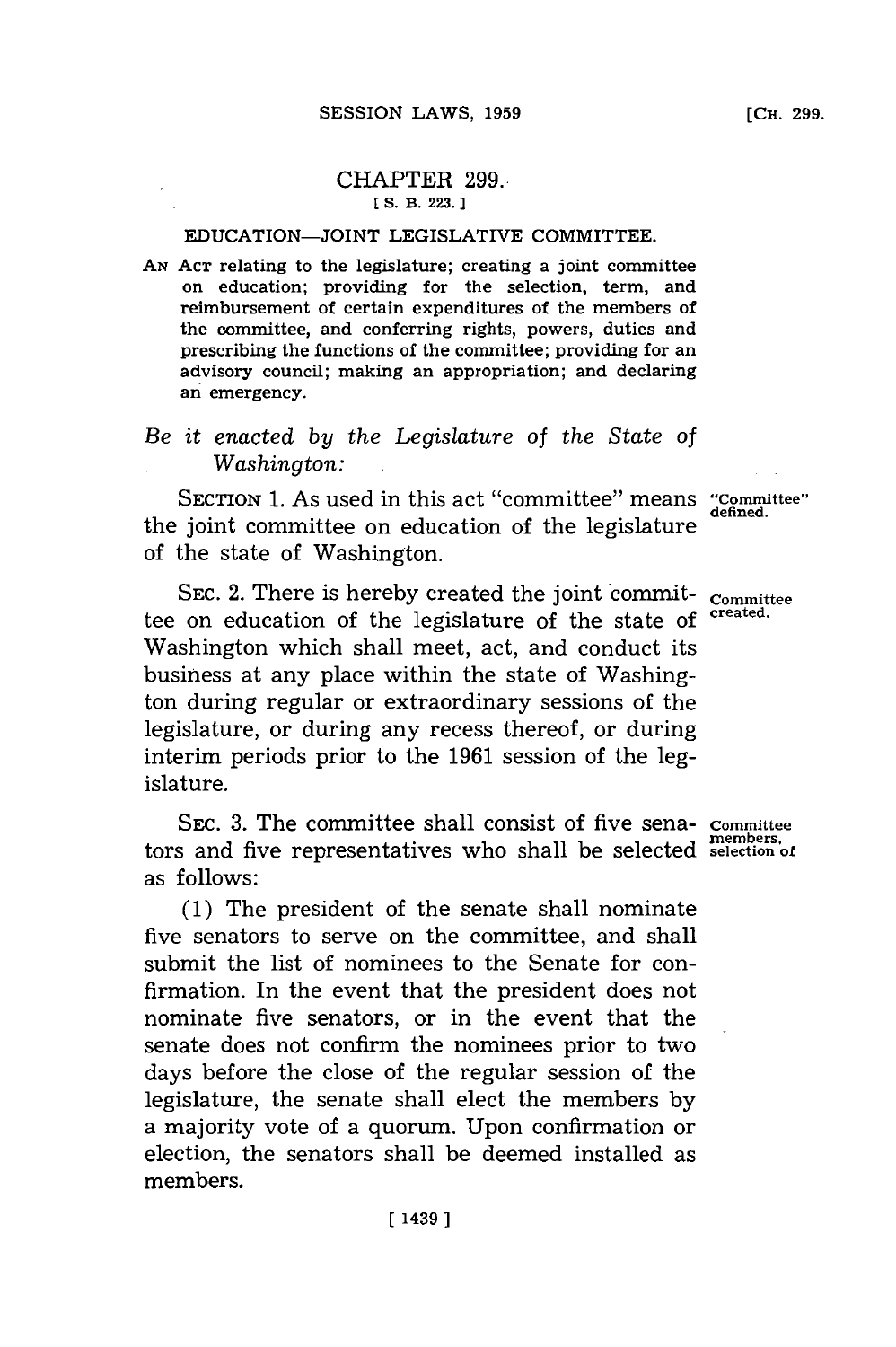**CH. 299.]**

SESSION LAWS, 1959

(2) The speaker of the house shall nominate five representatives to serve on the committee, and submit the list of nominees to the house for confirmation. In the event that the speaker does not nominate five represenatives, or in the event that the house does not confirm the nominees prior to two days before the close of the regular session of the legislature, the house shall elect the members **by** a majority vote. Upon confirmation or election, the representatives shall be deemed installed as members.

**Member's** SEc. 4. Not more than three members confirmed **Political affiliation** or elected **by** the senate, and not more than three **limitation,** members confirmed or elected **by** the house, shall

**terms.**

Committee **SEC. 7. The committee shall by majority vote** organization. select a chairman, create necessary or appropriate subcommittees, and prescribe rules of procedure for itself and its subcommittees which are not inconsistent with this act.

 $compensation$ 

**Committee SEC. 8. The committee may employ an executive** employees, **of.** secretary adsuch clerical and other assistants as it finds necessary or appropriate, and fix their compensation.

**Member's SEC. 5.** Members shall serve until their successors are installed as provided in section **3,** at the next succeeding regular session of the legislature, or until they are no longer members of the legislature whichever is sooner.

be affiliated with any one political party.

vacanies. **SEC. 6.** The committee shall **fill** any vacancies occurring on the commuittee **by** appointment from the legislative chamber whose member departs; members filling vacancies shall serve until their successors are installed as provided in section **3.** or until they are no longer members of the legislature, whichever is sooner.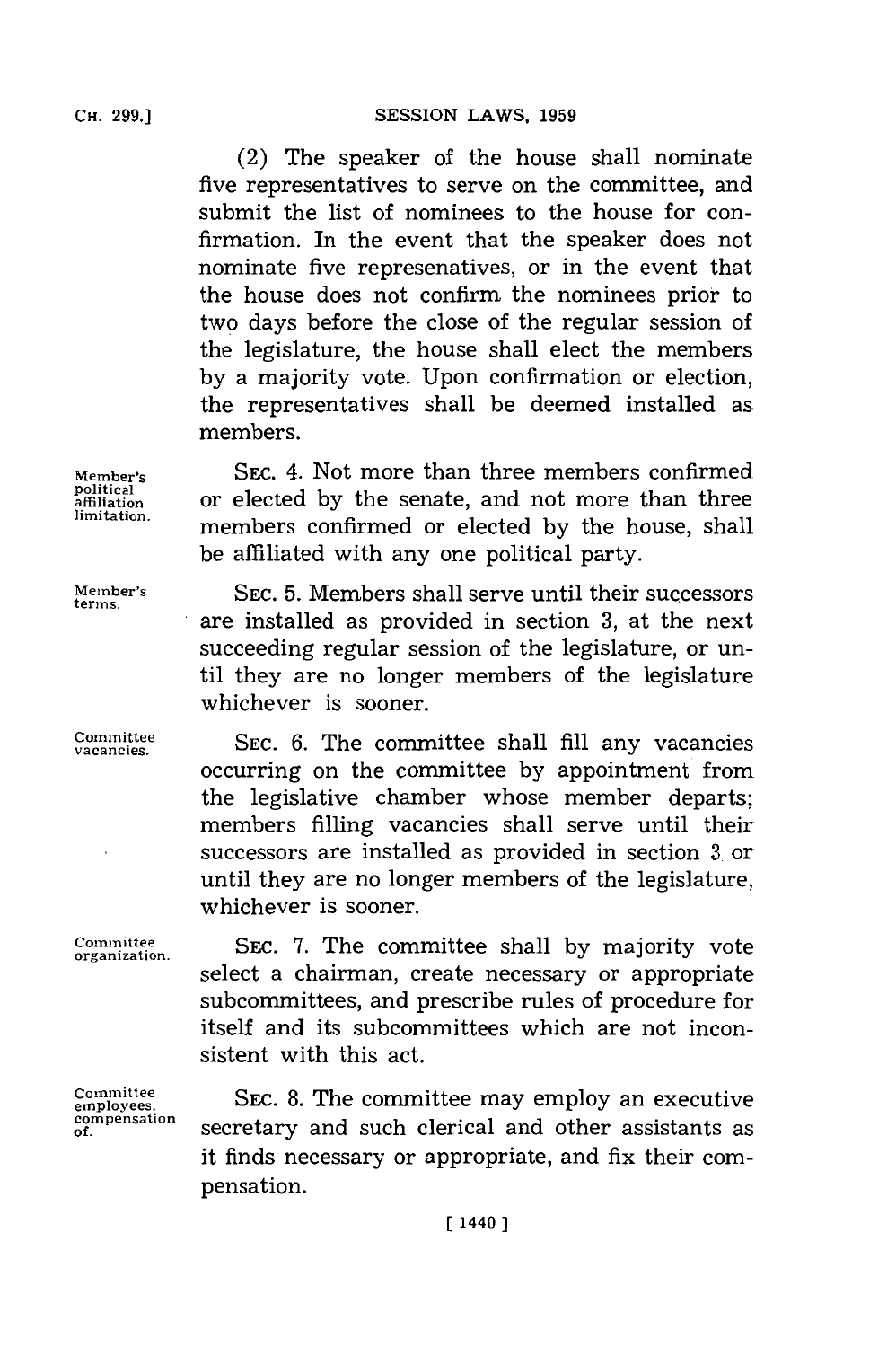SEC. 9. Members of the committee and any of Committee its subcommittees shall receive twenty dollars per employees. diem, and ten cents a mile for travel, while attending sessions of the committee or of its subcommittees.

**All** expenses incurred **by** the committee or its subcommittees or its members, including salaries of its executive secretary and assistants, shall be paid upon voucher forms as provided **by** the state auditor and signed **by** the chairman or vice-chairman of the committee. Vouchers may be drawn upon funds appropriated generally **by** the legislature for legislative expenses or upon any special appropriation which may be provided **by** the legislature for the expenses of the committee.

SEC. **10.** Unless otherwise directed by a two- **Examination of witnesses.** thirds vote of the whole committee, all witnesses shall be examined privately.

**SEC. 11.** The committee is authorized to ascertain **committee** and study facts and matters relating to education in the state of Washington, including but not limited to:

**(1)** Education beyond high school;

(2) Implications of enrollment forecasts;

**(3)** Methods of disbursing state funds;

(4) Possible economies in school operations;

**(5)** Problems of finance and architecture relating 'to school construction, including adequate fire and earthquake protection;

**(6)** Maximum utilization of school buildings, grounds, and facilities;

**(7)** School district reorganization;

**(8)** The office of county superintendent;

**(9)** Teacher training and certification;

**(10)** Kindergarten and the ungraded primary programs;

**(11)** Student grouping for accelerated instruction on all levels of education;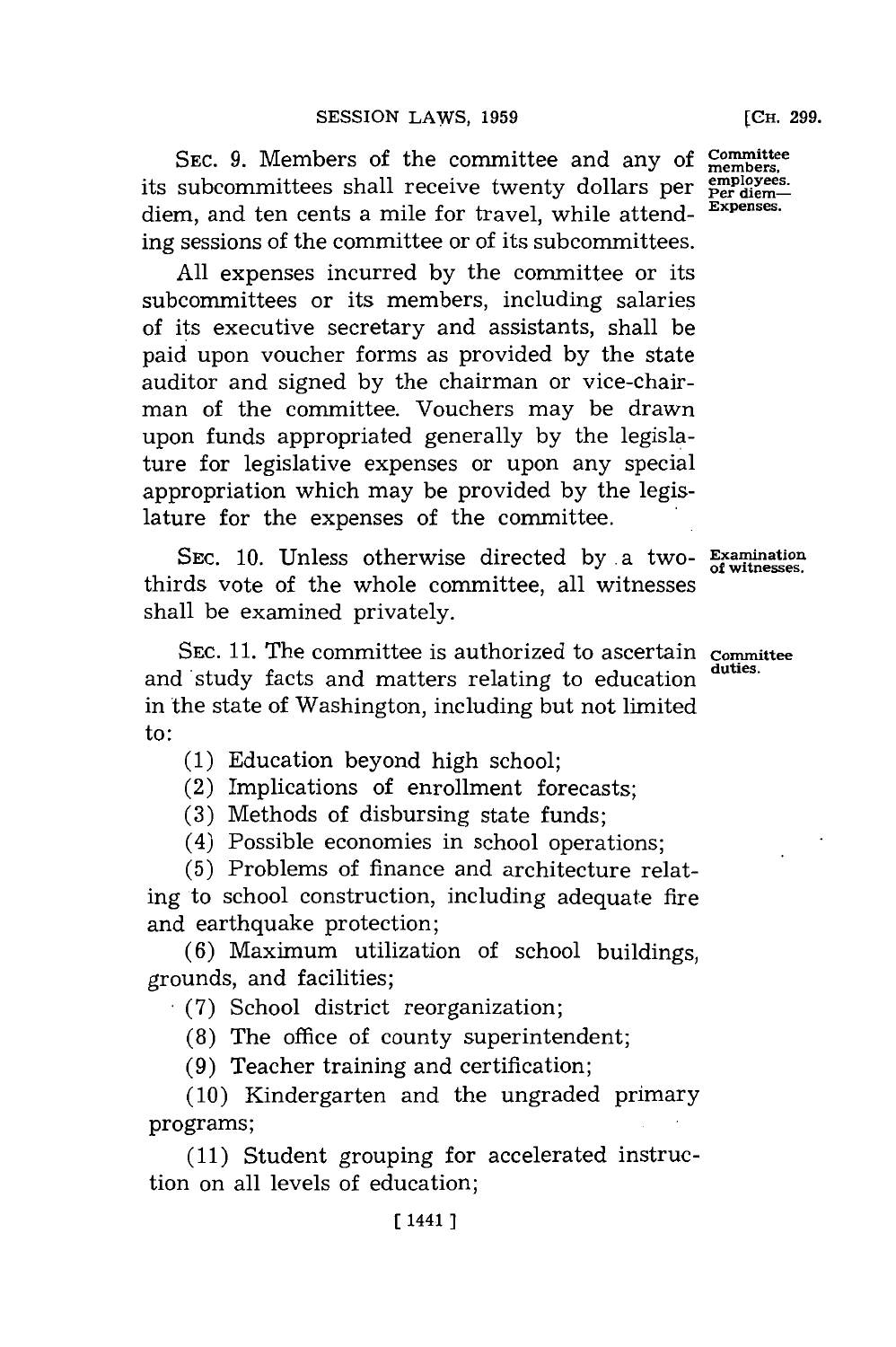### **SESSION LAWS, 1959**

(12) Academic standards, course content, curriculum, and extracurricular activities;

**(13)** Uses of audiovisual teaching aids;

(14) Technical and vocational training.

**Liaison SEC.** 12. The committee shall consult and mainwith other tain liaison with the legislative council, the legislative budget committee and all affected public agencies, and shall seek the participation of all interested and responsible organizations.

**School** SEC. 13. There is created a school advisory coun-<br>
advisory extending the contract of the consist of counil. cil to exist until December **31, 1960,** to consist of **Members-** fifteen members to be appointed **by** the governor: **Chairmnan-**Provided, That at least one member shall be chosen from each congressional district of the state. Not more than five members of the advisory council shall be officers or employees of organizations whose primary purpose is education or the promotion or support of education. Members shall serve at the 'pleasure of the governor without pay, but shall receive necessary traveling expenses to and from council meetings and twenty dollars per diem as subsistence while attending any meetings of the council. The governor shall designate one member who shall act as chairman of the council.

Council SEC. 14. The council shall consult with, advise, and assist the committee, recommending areas of study, advising as to organizations and persons suitable for subcommittees, and assisting in research and study of educational problems.

**expeditures. SEC. 15. All** expenditures of the council shall be paid upon vouchers approved jointly **by** the chairman of the council and the chairman of the committee from the appropriation herein provided.

**Committee** SEC. 16. The committee shall report the findings **reports.** of its subcommittees to the governor **by** July, **1960,** and shall make such recommendations to the governor and the legislature relating to changes in ad-

**with other**

**Created-**